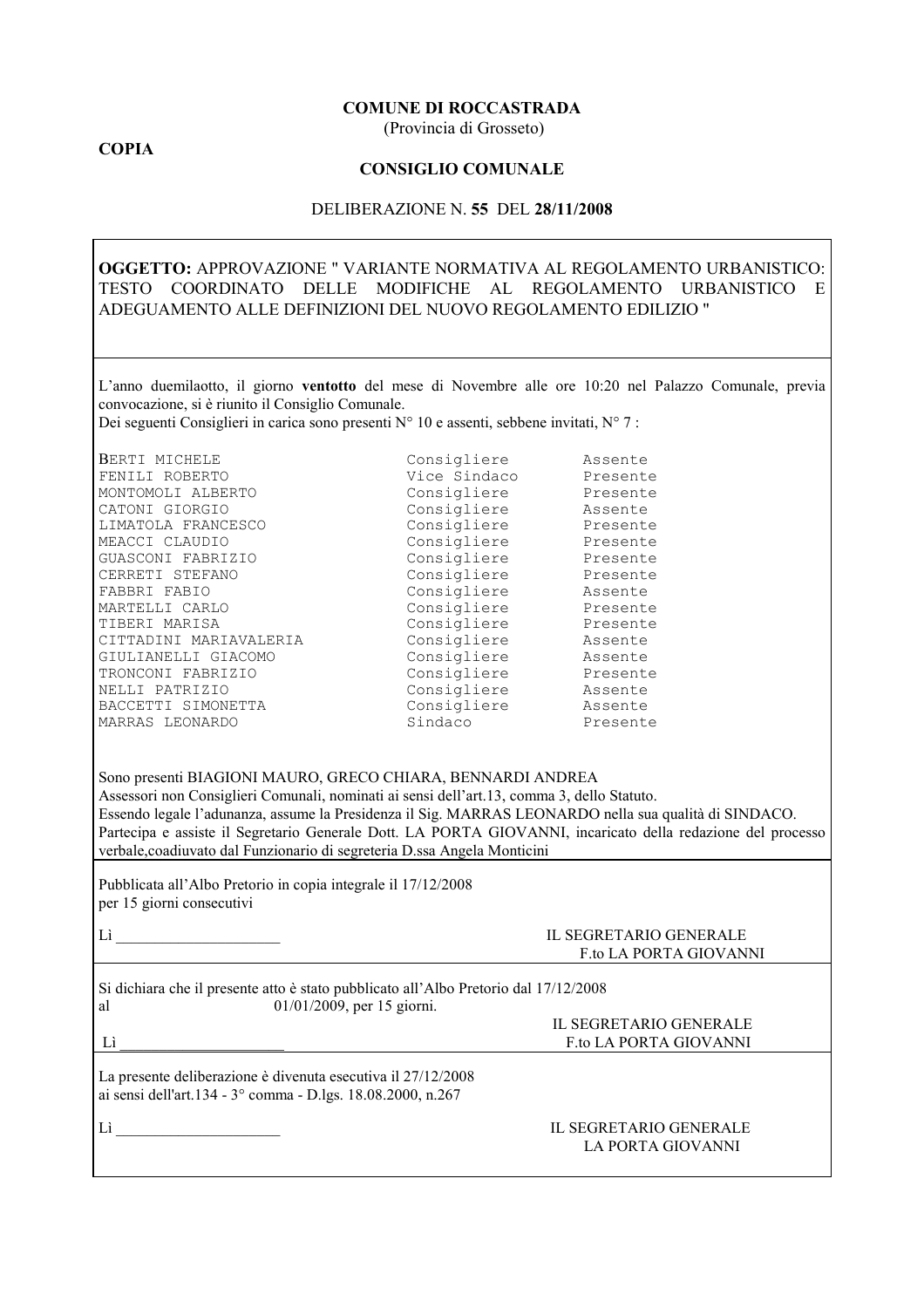#### ASSENTI: Berti-Catoni-Fabbri-Cittadini-Giulianelli-Nelli-Baccetti **PRESENTI**: 10

### ASSESSORI ESTERNI PRESENTI: Biagioni-Greco-Bennardi

Il Sindaco illustra dando conto delle osservazioni pervenute e si sofferma su quelle ritenute più significative e del fatto che si è colta l'occasione per semplificare alcune norme.

IL CONSIGLIERE TRONCONI: trattandosi di materia già trattata i Consiglio comunale e su cui la lista civica ha sempre votato a favore, per coerenza annuncia voto favorevole.

IL CONSIGLIERE BENNARDI: solleva il problema delle altezza dei manufatti interrati da realizzarsi su terreni in pendenza.

IL SINDACO: cede la parola al Responsabile pro tempore del Settore n. 6 il quale chiarisce che la questione è stata affrontata e risolta nell'ambito del Regolamento edilizio.

Non ci sono altri interventi per cui si procede alla votazione che dà il seguente esito:

PRESENTI: 10 VOTANTI $\cdot$ 10 **FAVOREVOLI: 10 CONTRARI: 0 ASTENUTI: 0** La proposta è approvata all'unanimità.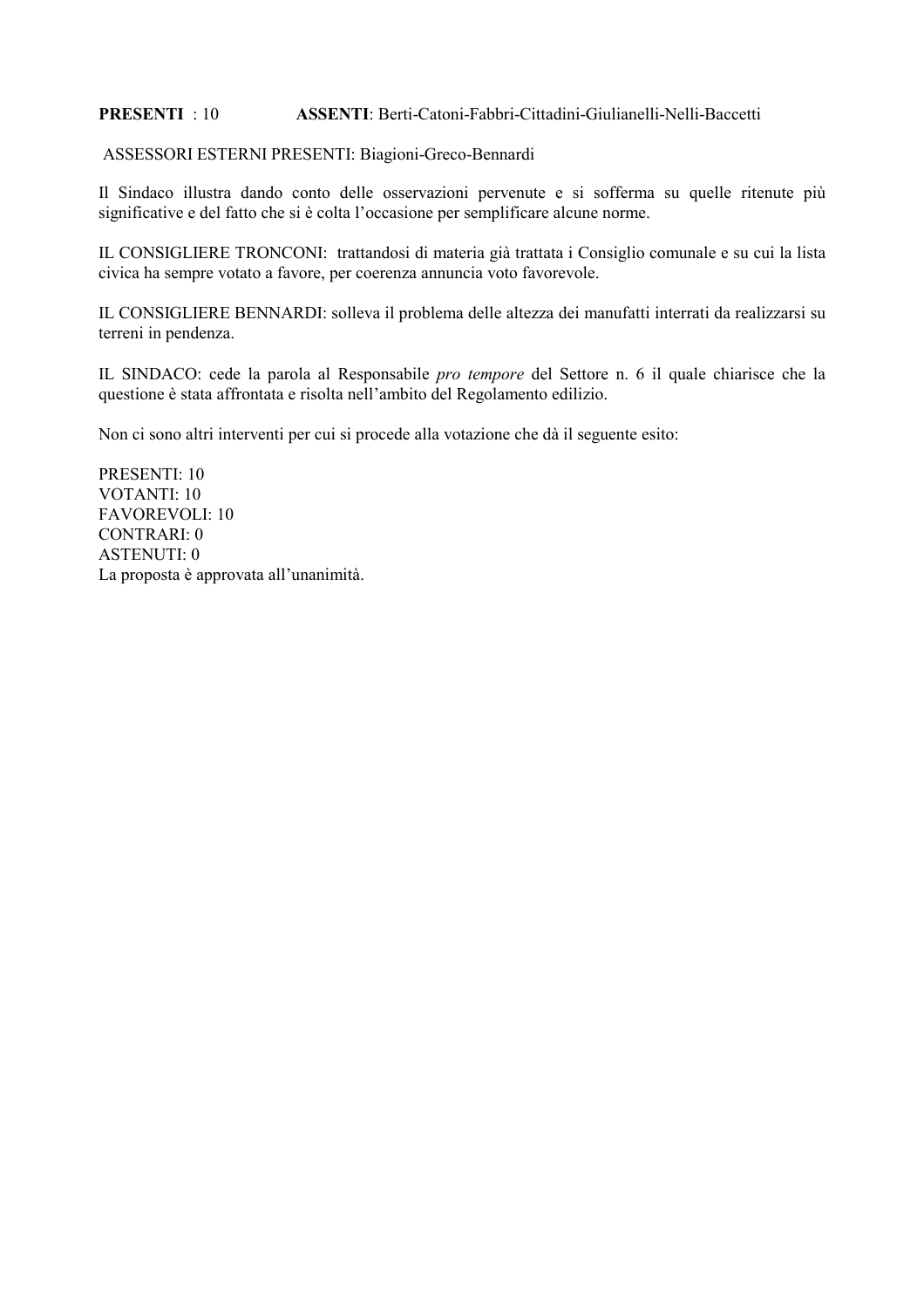# **IL CONSIGLIO COMUNALE**

VISTA la Deliberazione C.C. n. 26 del 03.05.2008 sensi degli art.16-17 della LR1/05 e modificazioni, di adozione della "Variante normativa al Regolamento Urbanistico: testo coordinato delle modifiche al Regolamento Urbanistico e adeguamento alle definizioni del nuovo Regolamento Edilizio";

**DATO ATTO** che con la suddetta Deliberazione C.C.n. 26 del 03/06/2008 si è provveduto ad adottare ai sensi degli art.16-17 della LR1/05 e modificazioni, la "Variante normativa al Regolamento Urbanistico: testo coordinato delle modifiche al Regolamento Urbanistico e adeguamento alle definizioni del nuovo Regolamento Edilizio "costituita dai seguenti elaborati:

- Relazione urbanistica -considerazioni in merito alla Valutazione integrata ai sensi  $\Delta \sim 10^4$ dell'art.11-14 LR1/05;
- NTA-Stato attuale:
- NTA-Stato aggiornato:
- Rapporto del garante della comunicazione (art. 16 LR1/05)

**DATO ATTO** che il Comune di Roccastrada è dotato di Piano Strutturale ai sensi della L.R. 5/95 e succ. modifiche, approvato in via definitiva con deliberazioni del C.C. n.38 Del 08/07/2000 e Del C.C.n.47 del 15/09/2004;

**CONSIDERATO** che il 31.07.02 è entrato in vigore il nuovo Regolamento Urbanistico Comunale che integra l'iter normativo del Piano regolatore generale;

VISTE le successive varianti al Regolamento Urbanistico approvate con deliberazioni del C.C.n.77 del 28/10/2004, Del C.C.n. 49 del 15/09/2004, Del C.C.n.51 del 15/09/2004, Del C.C.n.58 del 30/09/2004, Del C.C.n.18 del 21/05/2005, Del C.C.n.50 del 28/11/2005, Del C.C.n. 39 del 8/06/2006, Del C.C.n. 3 del 3/01/2007, Del C.C.n. 34 del 16/06/2007, Del. C.C. n. 40 del 30/06/2007, Del.CC 59 del 22.11.2007;

**DATO ATTO** che l'Amministrazione Comunale ha predisposto il nuovo Regolamento Edilizio, da approvare nella medesima seduta consigliare contestualmente all'adozione della presente variante normativa;

RITENUTO OPPORTUNO adeguare il Regolamento Urbanistico al fine di procedere tempestivamente a:

- fornire un testo coordinato comprensivo di tutte le modifiche che il Regolamento Urbanistico ha subito dalla data della sua approvazione ad oggi:
- aggiornare le definizioni urbanistiche contenute nelle Norme Tecniche di Attuazione  $\omega_{\rm{eff}}$ del regolamento Urbanistico ai dispositivi contenuti nel nuovo regolamento edilizio che sarà approvato contestualmente all'adozione della variante normativa in oggetto,
- aggiornare le definizioni a seguito delle interpretazioni tecnico-giuridiche date alle  $\omega_{\rm{eff}}$ Norme Tecniche di Attuazione del regolamento Urbanistico fino ad oggi attraverso l'approvazione di determinazioni degli organi comunali;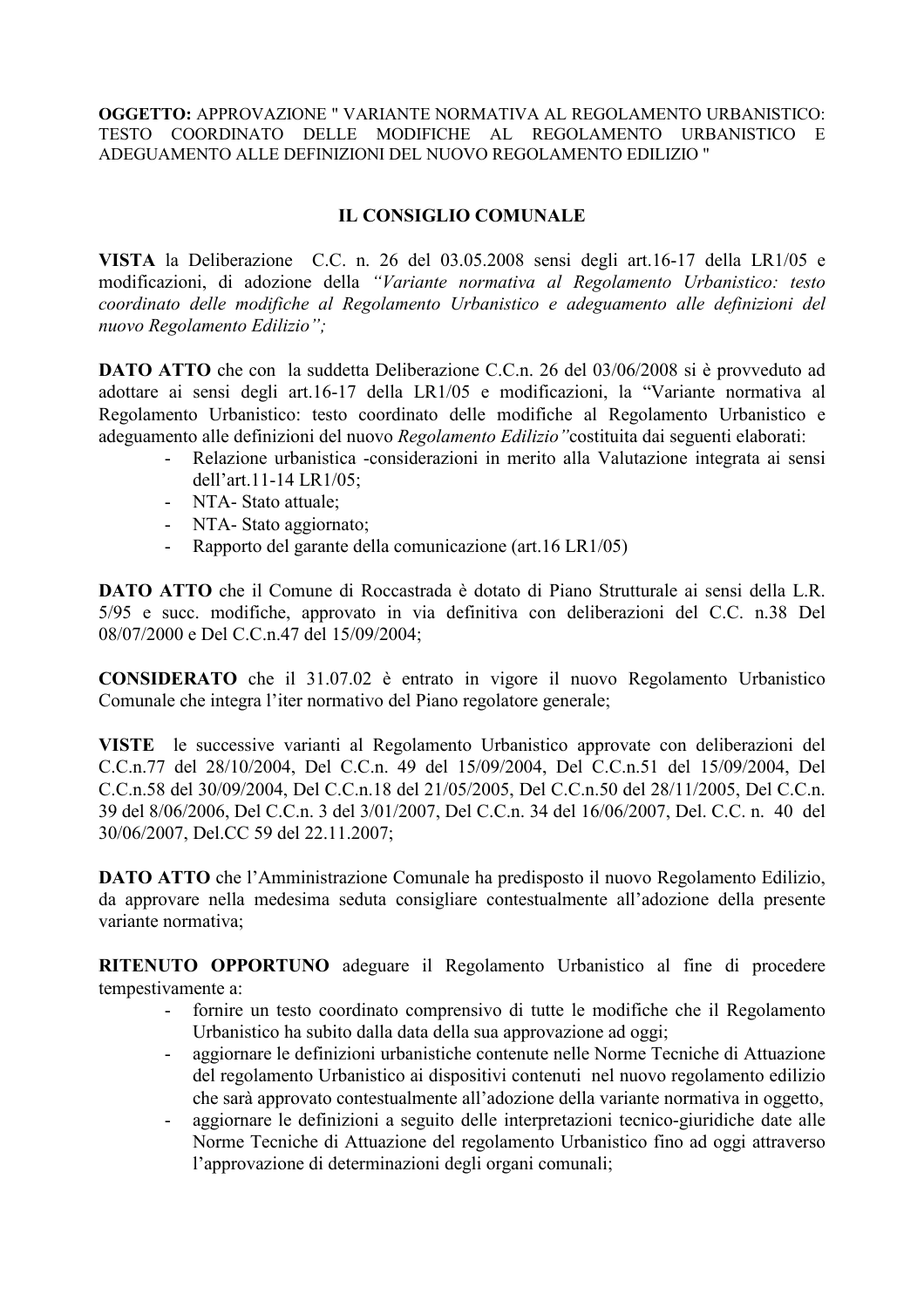**DATO ATTO** che ai sensi del comma 2 art. 17 della L.R. 1/05 la Variante è stata depositata nella sede comunale per la durata di quarantacinque giorni consecutivi, rendendone noto il deposito al pubblico mediante avviso sul BURT del 21.05.2008 nº 21 pag 130;

VISTO il Regolamento per l'esercizio delle funzioni per la Comunicazione, approvato con DelC.C. n.21 del 21.05.05 ai sensi dell'art.19 della LR1/05;

**DATO ATTO** che il Funzionario Responsabile del Settore nº 6 "Governo del Territorio, Sviluppo Sostenibile" è il Dr. Agr. Nelli Gilberto, nominato con Decreto del Sindaco n. 3 del 02.10.2008 e che lo stesso ha sostituito il precedente Responsabile del Procedimento Dr.ssa Arch Baglioni Anna a causa della mancanza di quest'ultima;

DATO ATTO che con DGM nº 161 del 30.09.2008 "Attivazione "Ufficio di Partecipazione" nel Settore nº 1...." è stato individuato come Garante della Comunicazione ai sensi dell'art 19 della LRT nº 01/05 e s.m.i. il Dr Marziali Marzio:

**DATO ATTO** che la Variante normativa non necessita del deposito delle indagini geologiche di cui all'art. 62 della L.R. 1/05, e art.3 comma 2 DPGRT n. 27 aprile 2007, n. 26/R" Regolamento di attuazione dell'articolo 62 della legge regionale 3 gennaio 2005, n. 1 (Norme per il governo del territorio) in materia di indagini geologiche";

**DATO ATTO** che in data 17 Aprile 2008 Ns. Prot. 6578 sono stati trasmessi al all'Ufficio Regionale per la Tutela del Territorio di Grosseto e di Siena i documenti relativi all'esenzione dalla effettuazione di nuove indagini geologico-tecniche ai sensi degli articoli 3, comma 2, e 5 comma 2 del regolamento di cui all'articolo 62, comma 5, della l.r. n. 1/2005;

DATO ATTO dell'avvenuto deposito degli atti di Variante al Regolamento Urbanistico all'Ufficio Regionale per la Tutela del Territorio di Grosseto e di Siena in data 28.4.2008 al n.1012, ai sensi dell'art.5 comma 2 del Regolamento n. 26/R del 27 aprile 2007;

**ESAMINATE** le osservazioni pervenute a cura del Settore n° 6 "Settore Governo del Territorio, Sviluppo Sostenibile-Ufficio di Programmazione Urbanistica", così come dettagliato nello schema allegato A) "Schema delle Osservazioni" al presente atto come parte integrante e sostanziale;

RITENUTO apportare alcune modifiche d'ufficio come dettagliato nell'allegato B) "Osservazioni d'Ufficio", al presente atto come parte integrante e sostanziale, al fine di coordinare meglio il testo alle norme ed evitare conflitti interpretativi e di competenza;

VISTA la certificazione del 21 novembre 2008 del Responsabile del procedimento ai sensi dell'art 16 della LRT nº 1/05, allegata al presente atto;

VISTA la certificazione del Segretario Comunale Dott. Giovanni La Porta che si allega quale parte integrante e sostanziale del presente atto;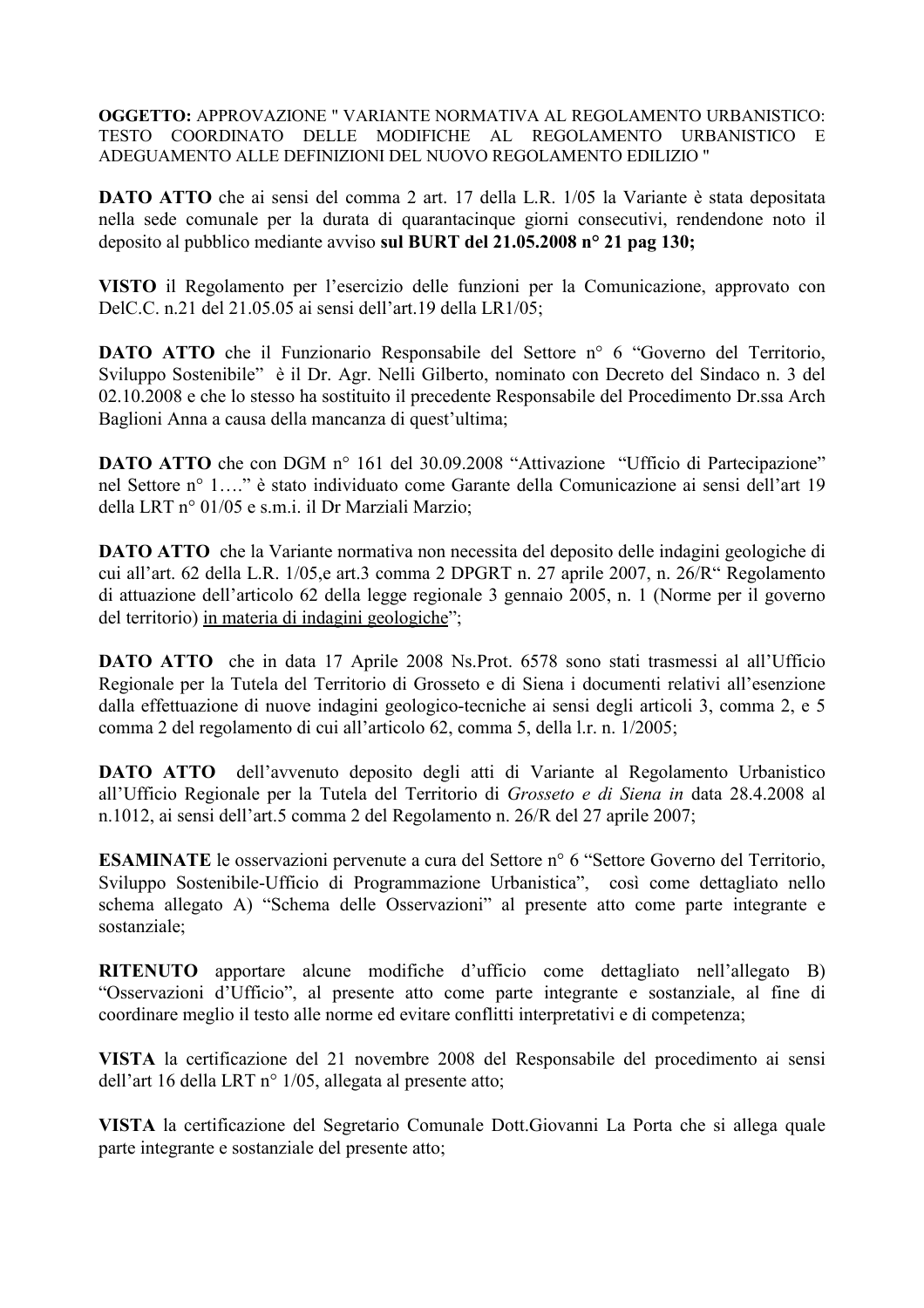VISTO il rapporto redatto, ai sensi degli art. 19 e 20 della LR1/05, del Garante della Comunicazione:

VISTO gli art.16-17-18 della L.R.3 Gennaio 2005, n.1 "Norme per il Governo del Territorio";

VISTO il DPGRT 9 febbraio 2007, n. 4/R" Regolamento di attuazione dell'articolo 11, comma 5, della legge regionale 3 gennaio 2005, n. 1 (Norme per il governo del territorio) in materia di valutazione integrata";

**DATO ATTO** che con DCC n° 24 del 03.05.2008 "Approvazione delle linee guida sulle modalità operative comunali per l'effettuazione della valutazione integrata di piani e programmi da approvare in Consiglio Comunale" il Comune si è dotato di uno strumento di lavoro in materia di valutazione integrata;

**CONSIDERATO** che in fase di adozione di cui alla DCC  $n^{\circ}26$  del 03.05.08 si è ritenuto di escludere la presente variante dalla Valutazione integrata in quanto riguarda solo una variante normativa resa necessaria per l'adeguamento alle nuove definizioni del Regolamento edilizio e normative:

RITENUTO la presente Variante al Regolamento Urbanistico meritevole di approvazione con l'inserimento delle integrazioni e modifiche proposte così come dettagliato negli allegati A) "Schema delle osservazioni" e B) "Osservazioni d'Ufficio" allegati al presente atto ed inserite nel testo delle "NTA- Stato aggiornato";

VISTI gli art. 42 e 48 del D.Lgs. 18.08.2000, n. 267;

VISTO il verbale della seduta consiliare:

CON VOTI unanimi espressi nelle forme di legge dai n. 10 consiglieri presenti e votanti;

# **DELIBERA**

1) DI APPROVARE la "Variante normativa al regolamento urbanistico: testo coordinato delle modifiche al regolamento urbanistico e adeguamento alle definizioni del nuovo regolamento *edilizio* "per le motivazioni descritte in premessa e secondo i contenuti dei sotto elencati elaborati, ai sensi degli art.16-17 della LR1/05;

2) DI APPROVARE gli elaborati predisposti dall'Ufficio di Programmazione Urbanistica costituiti da:

- Relazione urbanistica -considerazioni in merito alla Valutazione integrata ai sensi dell'art.11-14 LR1/05:
- $-$  NTA-Stato attuale:
- $NTA Stato adottato$ :
- NTA Stato modificato (tra adozione e approvazione);
- NTA-Stato aggiornato;
- Rapporto del garante della comunicazione (art. 16 LR1/05);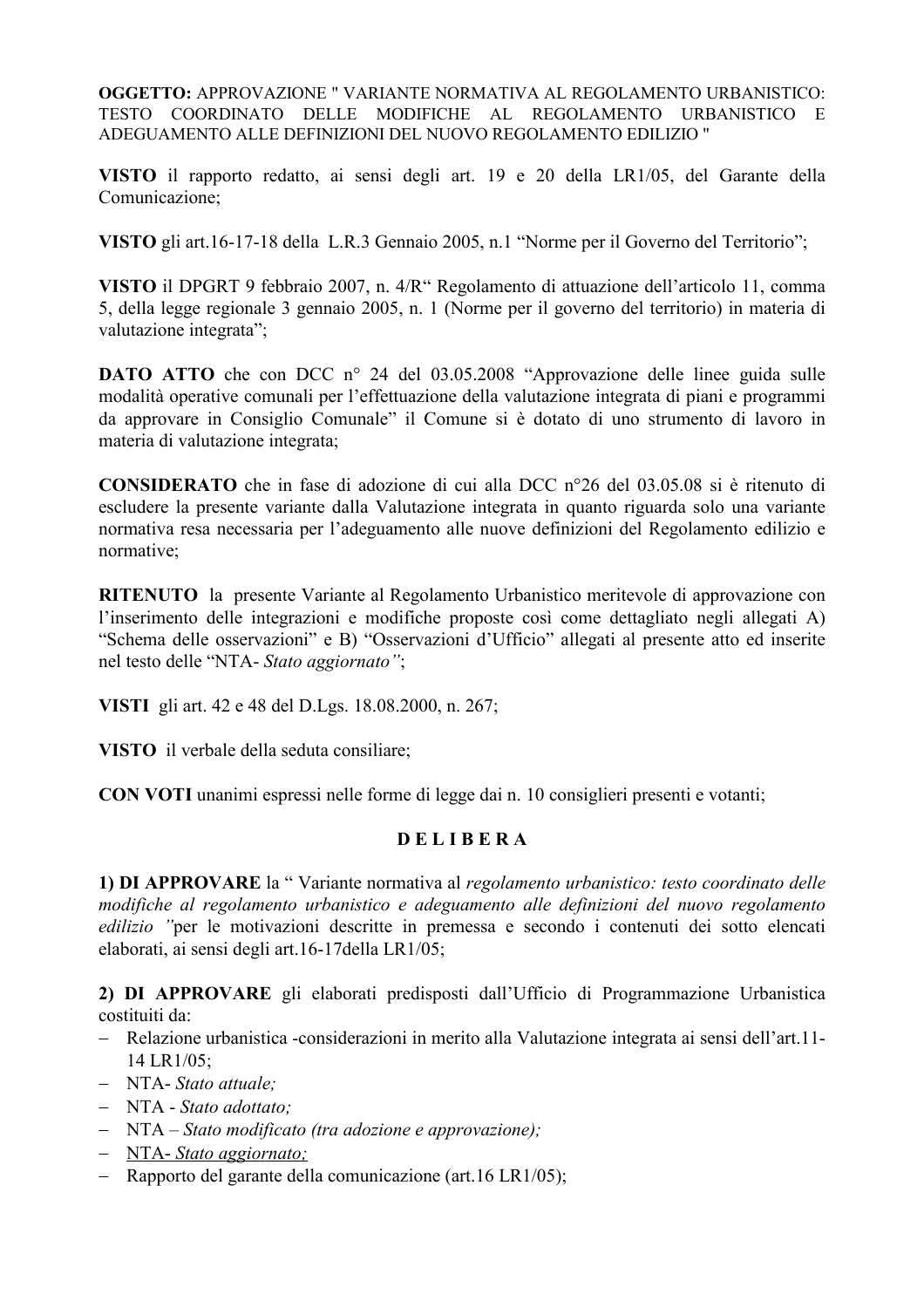3) DI DARE MANDATO all'Ufficio "Urbanistica-Attività Produttive" di inviare copia della Variante al Regolamento Urbanistico alla Giunta Regionale e alla Giunta Provinciale di Grosseto, ai sensi dell'art.17 della LR1/05;

4) DI DARE MANDATO all'Ufficio Segreteria di provvedere alla pubblicizzazione prevista ai sensi dell'art.17 comma 6 della LR1/05 successive modifiche ed integrazioni.

5) DI DARE MANDATO all'Ufficio Segreteria di trasmettere copia della presente deliberazione al Garante della Comunicazione ed al Settore Ragioneria dell'Ente;

6) DI DARE MANDATO al Garante della Comunicazione provvedere a dare ampia diffusione del presente provvedimento anche in via telematica ai sensi della L.R. 1/05 ed renderlo accessibile a tutti i soggetti interessati;

 $\mathbb{R}^n$ 

П